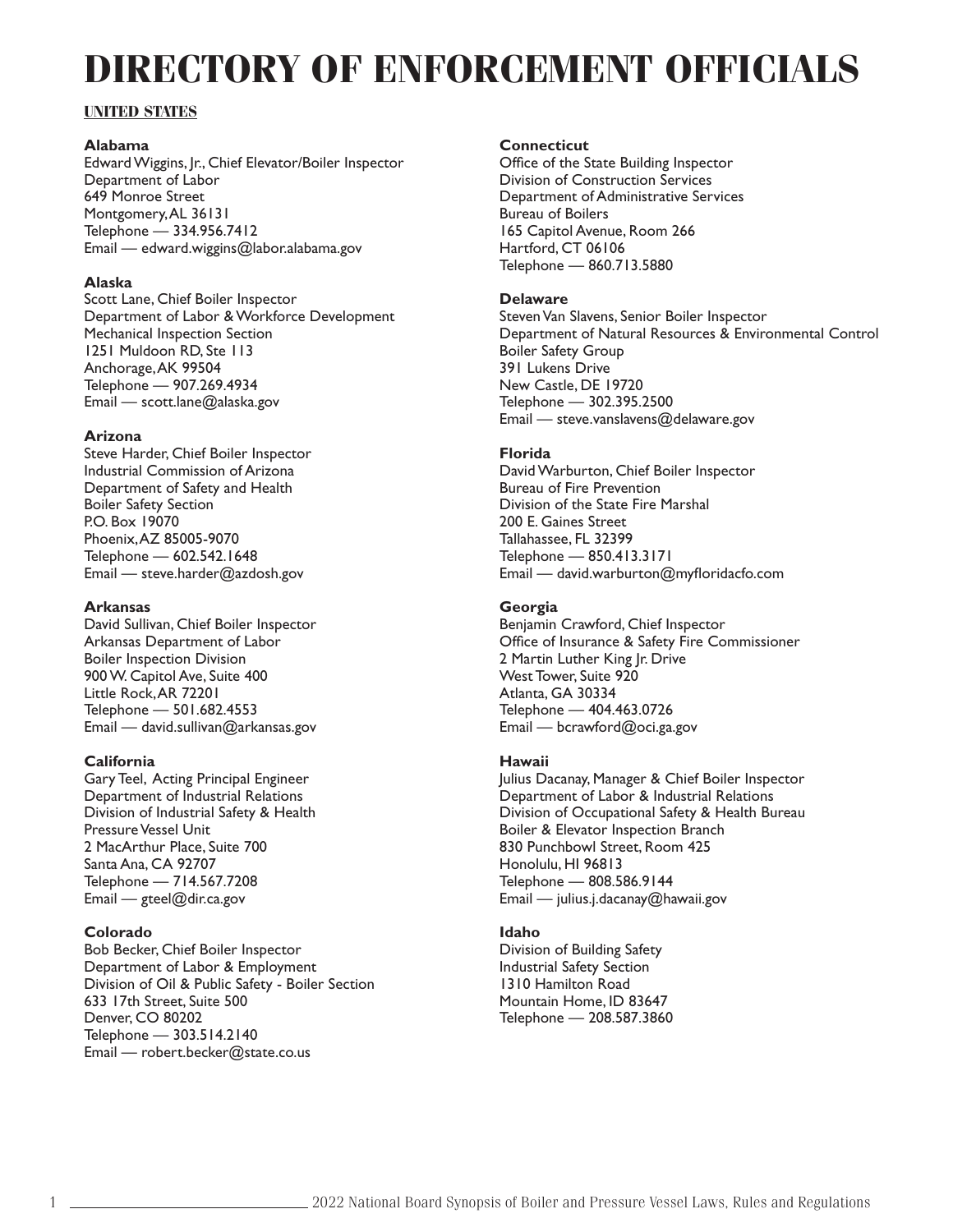# **Illinois**

Patrick Polick, Chief Inspector Office of the State Fire Marshal Division of Boiler & Pressure Vessel Safety 1035 Stevenson Drive Springfield, IL 62703 Telephone — 217.782.2696 Email — patrick.polick@illinois.gov

# **Indiana**

Roger Boillard, Chief Boiler & Pressure Vessel Inspector Department of Homeland Security Division of Fire & Building Safety Boiler & Pressure Vessel Safety 402 West Washington Street, Room 241 Indianapolis, IN 46204 Telephone — 317.232.1927 Email — rboillard@dhs.in.gov

## **Iowa**

Robert Bunte, Chief Boiler Inspector Iowa Workforce Development Division of Labor Services 1000 East Grand Avenue Des Moines, IA 50319-0209 Telephone — 515.725.5609 Email — robert.bunte@iwd.iowa.gov

## **Kansas**

Robert Stimson, Acting Chief Boiler Inspector Office of the State Fire Marshall 800 S.W. Jackson Street, Suite 104 Topeka, KS 66612 Telephone — 785.296.3401 Email — rob.stimson@ks.gov

# **Kentucky**

Mark Jordan, Chief Boiler Inspector Department of Housing, Buildings & Construction Boiler Inspection Section 500 Mero Street, First Floor Frankfort, KY 40601-1987 Telephone — 502.573.1708 Email — mark.jordan@ky.gov

# **Louisiana**

Donnie LeSage, District Chief Louisiana State Fire Marshal Office Mechanical Safety Section 8181 Independence Boulevard Baton Rouge, LA 70806 Telephone — 800.256.5452 Email — donnie.lesage@la.gov

# **Maine**

John Burpee, Chief Boiler, Elevator & Tramway Inspector Office of Licensing and Registration 35 State House Station Augusta, ME 04333-0035 Telephone — 207.624.8546 Email — john.h.burpee@maine.gov

#### **Maryland**

Steven Noonan, Chief Boiler Inspector Department of Labor, Licensing & Regulation Division of Labor & Industry Safety Inspections Unit 10946 Golden West Drive, Suite 160 Hunt Valley, MD 21031 Telephone — 410.767.2333 Email — steven.noonan@maryland.gov

#### **Massachusetts**

Edward Kawa, Jr., Chief of Engineering Inspections Department of Fire Services One State Road, P.O. Box 1025 Stow, MA 01775-1025 Telephone — 978.567.3781 Email — edward.kawa@state.ma.us

## **Michigan**

David Stenrose, Assistant Chief, Boiler Division Licensing & Regulatory Affairs Bureau of Construction Codes P.O. Box 30254 Lansing, MI 48909 Telephone — 517.241.9334 Email — stenrosed@michigan.gov

# **Minnesota**

Howard Berny, Chief Boiler Inspector Minnesota Department of Labor & Industry Construction Codes & Licensing Division 443 Lafayette Road N St. Paul, MN 55155-4304 Telephone — 651.284.5544 Email — howard.j.berny@state.mn.us

# **Mississippi**

William Anderson, Director/Chief Boiler Inspector Mississippi Department of Health Boiler & Pressure Vessel Safety Branch P.O. Box 1700 Jackson, MS 39215-1700 Telephone — 601.991.6040 Email — william.anderson@msdh.ms.gov

# **Missouri**

Timothy Boggs, Deputy Chief Division of Fire Safety Boiler and Pressure Vessel Safety Unit P.O. Box 844 Jefferson City, MO 65102 Telephone — 573.751.8708 Email — tim.boggs@dfs.dps.mo.gov

# **Montana**

Brent Ricks, Program Manager Boiler, Elevator, Weights and Measures DLI BSD BCB 301 South Park Avenue Helena, MT 59601 Telephone — 406.841.2321 Email — BRicks@mt.gov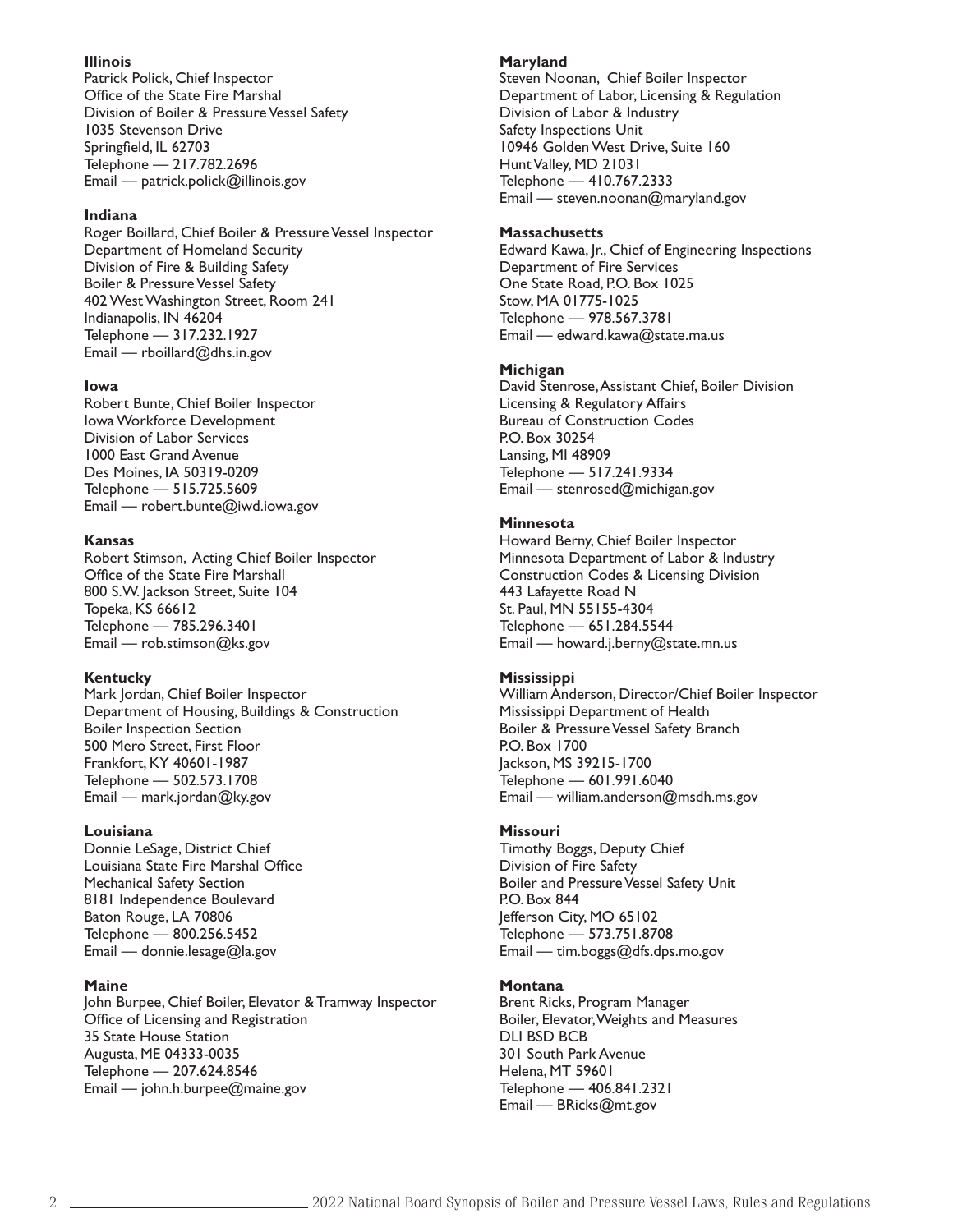# **Nebraska**

Christopher Cantrell, State Fire Marshal, Chief Boiler Inspector State Fire Marshal Agency 246 S. 14th Street Lincoln, NE 68508 Telephone — 402.471.9471 Email — christopher.cantrell@nebraska.gov

#### **Nevada**

Jeff Oliver, Safety Specialist Department of Business and Industry Division of Industrial Relations 4600 Kietzke Lane, Suite F-151 Reno, NV 89502 Telephone — 775.688.3762 Email — jeff.oliver@dir.nv.gov

#### **New Hampshire**

Brian Oliver, Chief Boiler Inspector New Hampshire Department of Labor Hugh J. Gallen State Office Park South P.O. Box 2076 Concord, NH 03302-2076 Telephone — 603.271.7599 Email — brian.oliver@dol.nh.gov

## **New Jersey**

Milton Washington, Deputy Director Mechanical Inspection Bureau of Boiler & Pressure Vessel **Compliance** Department of Labor & Workforce Development P.O. Box 392 Trenton, NJ 08625-0392 Telephone — 609.292.2921 Email — milton.washington@dol.nj.gov

#### **New Mexico**

J.T. Baca, Mechanical Bureau Chief Regulation & Licensing Department P.O. Box 25101 Santa Fe, NM 87505 Telephone — 505.490.2997

#### **New York**

Matthew Sansone, Chief Boiler Inspector New York State Department of Labor Boiler Safety Bureau State Campus, Building 12, Room 165 Albany, NY 12240-0102 Telephone — 518.457.2722 Email — matthew.sansone@labor.ny.gov

# **North Carolina**

Donald Kinney, Bureau Chief Department of Labor Boiler Safety Bureau 1101 Mail Service Center Raleigh, NC 27699-1101 Telephone — 919.707.7918 Email — don.kinney@labor.nc.gov

#### **North Dakota**

Trevor Seime, Chief Boiler Inspector Department of Environmental Quality Boiler Inspection Program 4201 Normandy Street Bismarck, ND 58503-1324 Telephone — 701.220.4723 Email — tsseime@nd.gov

# **Ohio**

John Sharier, Chief Boiler Inspector Ohio Department of Commerce Division of Industrial Compliance – Boilers P.O. Box 4009 Reynoldsburg, OH 43068-9009 Telephone — 614.644.2541 Email — john.sharier@com.state.oh.us

## **Oklahoma**

Tommy Granneman, Chief Boiler Inspector Department of Labor Safety Standards Division 3017 N. Stiles, Suite 100 Oklahoma City, OK 73105 Telephone — 405.521.6100 Email — tommy.granneman@labor.ok.gov

# **Oregon**

Tom Clark, Chief Boiler Inspector Department of Consumer & Business Services Building Codes Division P.O. Box 14470 Salem, OR 97309-0404 Telephone — 503.373.7499 Email — thomas.g.clark@dcbs.oregon.gov

# **Pennsylvania**

William Ross, Boiler Inspector Director Department of Labor & Industry Boiler Division 651 Boas Street, Room 1606 Harrisburg, PA 17121 Telephone — 717.772.2443 Email — wross@pa.gov

# **Rhode Island**

Jose Taveras, Chief Boiler & Pressure Vessel Inspector Department of Labor & Training Division of Occupational Safety P.O. Box 20157 Cranston, RI 02920-0942 Telephone — 401.462.8018 Email — jose.taveras@dlt.ri.gov

# **South Carolina**

Ronald Spiker, Chief Boiler Inspector Department of Labor, Licensing, & Regulation Boiler Safety Program P.O. Box 11329 Columbia, SC 29211-1329 Telephone — 803.608.1630 Email — ronndj@gmail.com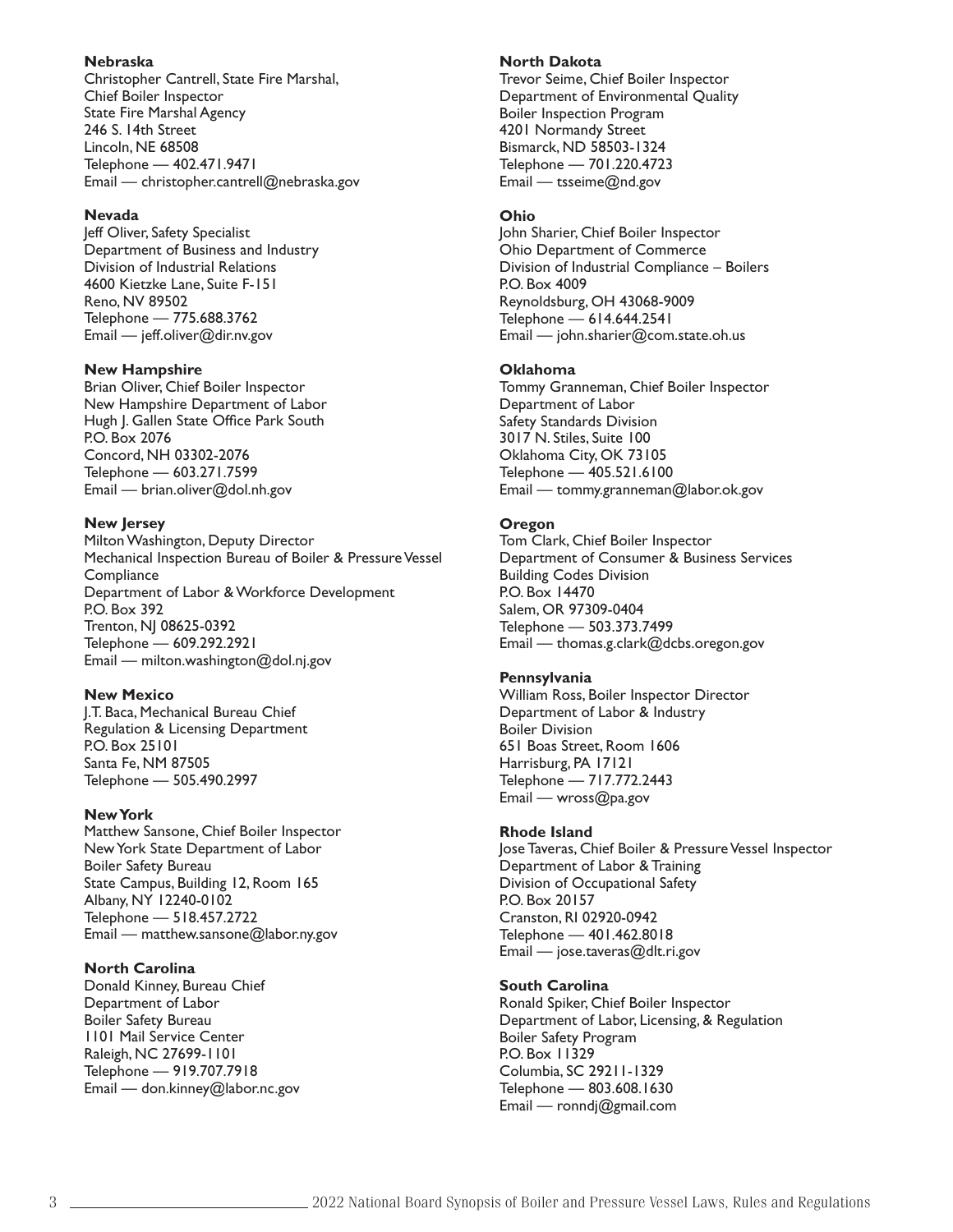#### **South Dakota**

Aaron Lorimor, Chief Boiler Inspector State Fire Marshal's Office 118 West Capitol Avenue Pierre, SD 57501 Telephone — 605.773.3562 Email — aaron.lorimor@state.sd.us

#### **Tennessee**

Christopher O'Guin, Chief Boiler Inspector Department of Labor & Workforce Development Boiler Inspection Unit 220 French Landing Drive, 2B Nashville, TN 37243-1002 Telephone — 615.571.7066 Email — christopher.oguin@tn.gov

## **Texas**

Robby Troutt, Chief Boiler Inspector Texas Department of Licensing & Regulation Boiler Program P.O. Box 12157 Austin, TX 78711 Telephone — 512.638.2727 Email — rob.troutt@tdlr.texas.gov

## **Utah**

Rick Sturm, Deputy Division Director Utah Labor Commission 160 East 300 South, Third Floor Salt Lake City, UT 84114 Telephone — 801.326.7266 Email — rsturm@utah.gov

#### **Vermont**

Department of Public Safety Division of Fire Safety 1311 U.S. Route 302, Suite 600 Barre, VT 05641 Telephone — 802.479.7561

#### **Virginia**

Edward Hilton, Director & Chief Inspector Department of Labor & Industry Boiler & Pressure Vessel Safety Division Main Street Centre 600 E. Main Street, Suite 207 Richmond, VA 23219 Telephone — 804.786.3262 Email — ed.hilton@doli.virginia.gov

#### **Washington**

Michael Carlson, Chief Boiler/Pressure Vessel Inspector Department of Labor & Industries Boiler Program 7273 Linderson Way SW (Tumwater) P.O. Box 44410 Olympia, WA 98504-4410 Telephone — 360.902.5270 Email — camx235@lni.wa.gov

#### **West Virginia**

John Porcella, Chief Boiler Inspector Division of Labor, Safety Section State Capitol Complex - Building 3, Room 200 Charleston, WV 25305 Telephone — 304.415.6835 Email — john.f.porcella@wv.gov

#### **Wisconsin**

Department of Safety & Professional Services Division of Industry Service P.O. Box 510863 New Berlin, WI 53151 Telephone — 414.303.8575

# **Wyoming**

Department of Workforce Services Workers' Safety — OSHA Cheyenne Business Center 1510 East Pershing Boulevard Cheyenne, WY 82002 Telephone — 307.777.7786

# **CANADA**

# **Alberta**

Djordje Srnic, Chief Inspector & Administrator ABSA, The Pressure Equipment Safety Authority 9410-20 Avenue NW Edmonton, Alberta T6N 0A4 Canada Telephone — 780.437.9100 Email — srnic@absa.ca

#### **British Columbia**

Rajesh Kamboj, Senior Safety Officer Technical Safety BC Suite 600 - 2889 East 12th Ave Vancouver, British Columbia V5M 4T5 Canada Telephone — 866.566.7233 Email — Rajesh.Kamboj@technicalsafetybc.ca

#### **Manitoba**

Ryan DeLury, Program Manager Office of the Fire Commissioner 401 York Avenue Winnipeg, Manitoba R3C 0P8 Canada Telephone — 204.945.3373 Email — ryan.delury@gov.mb.ca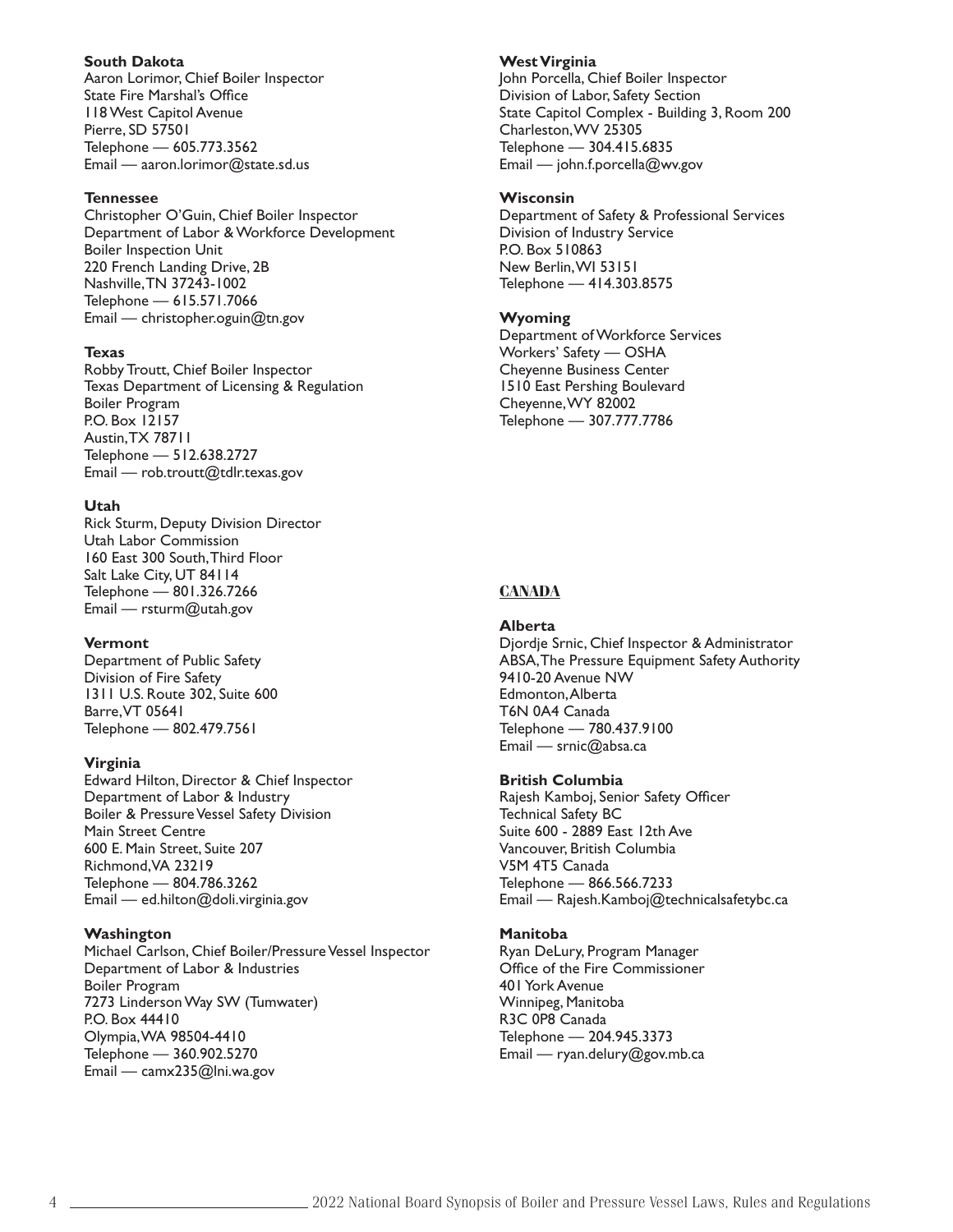#### **New Brunswick**

Eben Creaser, Chief Boiler Inspector Department of Public Safety Technical Inspection Services P.O. Box 6000 Fredericton, New Brunswick E3B 5H1 Canada Telephone — 506.462.5058 Email — eben.creaser@gnb.ca

### **Newfoundland and Labrador**

David Brockerville, Director/Chief Boiler Inspector Engineering & Inspection Services Governmental Services NL P.O. Box 8700, 149 Smallwood Drive Mount Pearl, Newfoundland & Labrador A1B 4J6 Canada Telephone — 709.729.2747 Email — davidbrockerville@gov.nl.ca

### **Northwest Territories**

Matthias Mailman, Chief Boiler Inspector Government of Northwest Territories Public Works & Services P.O. Box 1320 Yellowknife, Northwest Territories X1A 2L9 Canada Telephone — 867.920.3257 Email — matthias\_mailman@gov.nt.ca

#### **Nova Scotia**

Donald Ehler, Chief Inspector, Boilers & Pressure Equipment Labour and Advanced Education Boiler & Pressure Vessel Section 103 Garland Avenue, 3rd Floor Dartmouth, Nova Scotia B3B 0K5 Canada Telephone — 902.424.3200 Email — donald.ehler@novascotia.ca

#### **Nunavut Territory**

Department of Community and Government Services Bag 200 Cambridge Bay, Nunavut X0B 0C0 Canada Telephone — 867.983.4151

#### **Ontario**

Caslav Dinic, Technical Services Supervisor BPV Technical Standards & Safety Authority 345 Carlingview Drive Toronto, Ontario M9W 6N9 Canada Telephone — 416.734.3452 Email — cdinic@tssa.org

### **Prince Edward Island**

Steven Townsend, Chief Boiler Inspector Department of Agriculture and Land P.O. Box 2000, 31 Gordon Drive Charlottetown, Prince Edward Island C1A 7N8 Canada Telephone — 902.368.5567 Email — srtownsend@gov.pe.ca

#### **Québec**

Aziz Khssassi, M.ing., BPV Chief Inspector Bureau d´expertise et d´homologation en équipement souspression Régie du bâtiment du Québec 255, boul. Crémazie Est, 2e étage Montréal, Québec H2M 1L5 Canada Telephone — 514.873.0927 Email — aziz.khssassi@rbq.gouv.qc.ca

#### **Saskatchewan**

Christopher Selinger, VP Operations and Chief Inspector Technical Safety Authority of Saskatchewan 2202 2nd Avenue Regina, Saskatchewan S4R 1K3 Canada Telephone — 306.798-7111 or 306.798.7112 Email — chris.selinger@tsask.ca

### **Yukon Territory**

Government of Yukon Public Safety Branch P.O. Box 2703, 2071 Second Avenue Whitehorse, Yukon Territory Y1A 2C6 Canada Telephone — 867.667.5765

## **CITIES, COUNTIES, AND TERRITORIES OF THE UNITED STATES**

#### **Albuquerque, New Mexico**

Planning Department Building & Safety Division 600 Second Street, N.W. Albuquerque, NM 87102 Telephone — 505.924.3320

## **Buffalo, New York**

Department of Permit & Inspection Services 65 Niagara Square, Room 313 Buffalo, NY 14202 Telephone — 716.851.4959

#### **Chicago, Illinois**

Thomas Maher, Acting Chief Boiler Inspector Department Of Buildings Boiler Inspection Bureau 2045 W. Washington Blvd., 2nd Floor Chicago, IL 60612 Telephone — 312.743.7284 Email — thomas.maher@cityofchicago.org